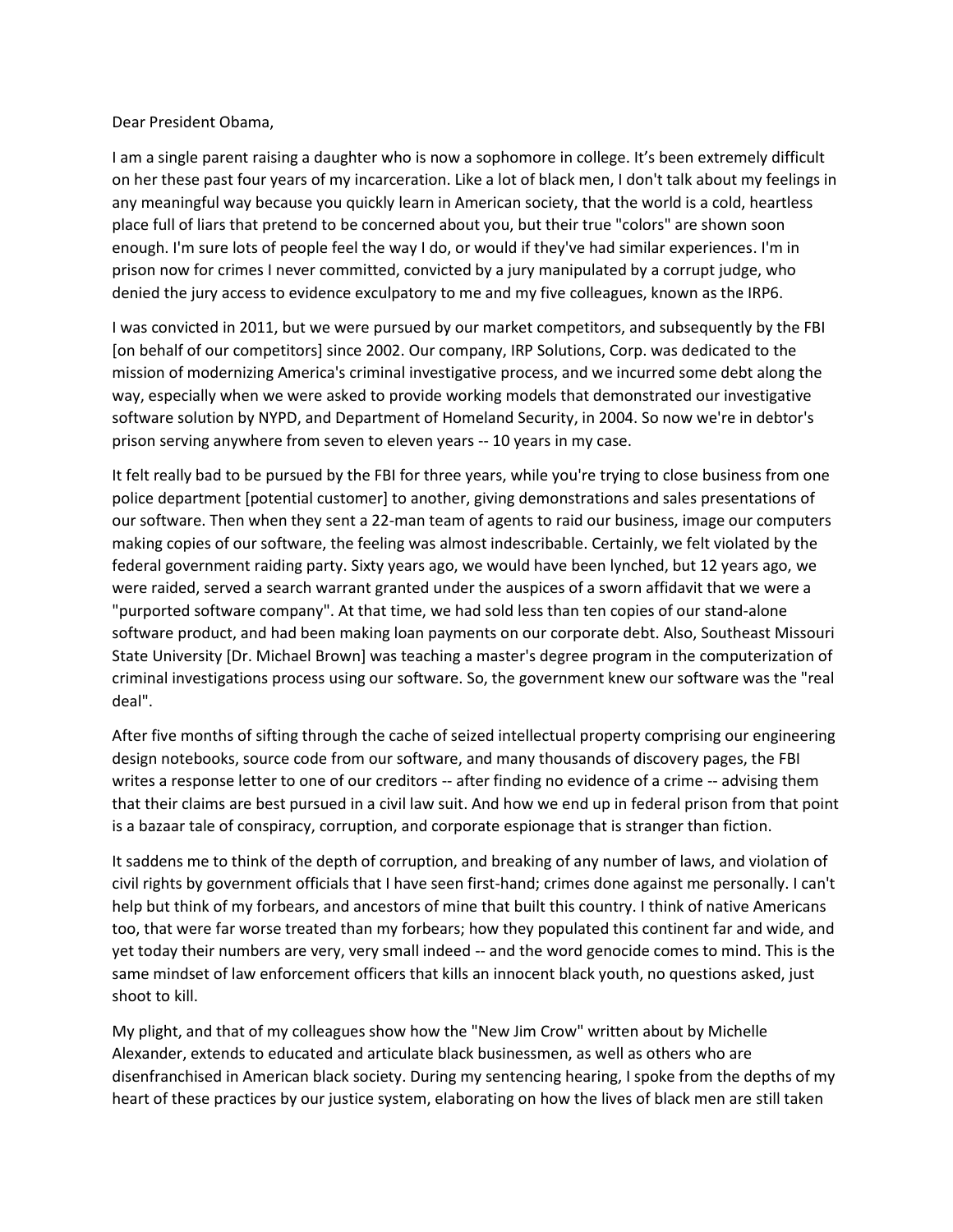today for all intents and purposes, similar to what occurred in slavery times and during the Reconstruction Era after the Civil War. Today, the government uses prison to effectively enslave, and kill the lives and potential livelihood of convicted felons, the mass majority of whom are young black men. The black man killed on the street by gang violence, or police hatred is just the "tip of the iceberg" compared to those souls of black men incarcerated behind bars in America's prison system. In fact, through Michelle Alexander's research, she found there to be more slaves in prison today than there was during any time of the Antebellum Slavery Era in America.

It's truly a sad reality that we are witnessing in first-hand, eyewitness experience of what it is to have your liberty taken from you, justice denied you by cheating prosecutors assisted by corrupted judges, being innocent, where they are easily able to railroad you in the courts, wrongly-convict you and make it look legit because they know how to manipulate the jury. The men of IRP6 were hounded relentlessly by chartered federal prosecutors, evidencing motives secret but far beyond the law, and to see this surreal reality upheld against prevailing legal precedence and case law in our favor, by appellate judges, and acquiescent Judicial Council...I'm sure would amaze the average citizen to the point of disbelief that we are in America. Incredulous as it is, we're still in prison, even after demonstrating Constitutional violations of the government cheating against our 4th Amendment rights, 5th Amendment rights, 6th Amendment rights, and the nefarious absence of 200 pages of trial transcripts.

To understand from her, that my baby girl was so distraught and depressed over these developments, as a high school student that for a long time she seriously contemplated suicide as an escape from the cruelty she witnessed happening to me, deeply saddens my heart. As a parent to an 11-year old girl [as she was back then], I had to counsel and console my daughter her seeing one of her classmates who had hung himself above the front steps of their junior high school, where she attended near our house. I knew this was a very serious risk because Colorado has for a long time led the nation in teenage suicides. Now she prays for changes in our corrupt justice system, and for America, in general. I have a deep longing to be with her, to comfort her deeply saddened heart.

But, the truth is on our side. As a Christian, and ordained minister I believe in a God that takes concern for the innocent very seriously, though He often tests us with trials and tribulations, persecutions and the trying of our faith to progress us toward perfect love. And I read the Bible, which shows me all the prophets of old, and the chosen; people of God how they were tempted and tried, proven by fiery ordeal, and long sufferings that the Ancient of Days brought upon them to show all mankind the working of His will and His way, bringing His people through a process of His own choosing. He teaches us many things, and reveals many things as we go through His process of perfection. He shows the participants of the process for who they are, and what they are willing to do in the heat of the trial process.

With this in mind, I adjure you to consider the request of clemency that I and my co-defendants have submitted. Looking at all the facts of our case, weighing the evidence that was denied the jury, exposing the prosecutorial and judicial malfeasance, will undoubtedly cause any reasonable, knowledgeable individual to pursue justice in this case. We ask you, Mr. President, to be that individual of reason.

Sincerely,

- Clint Stewart,